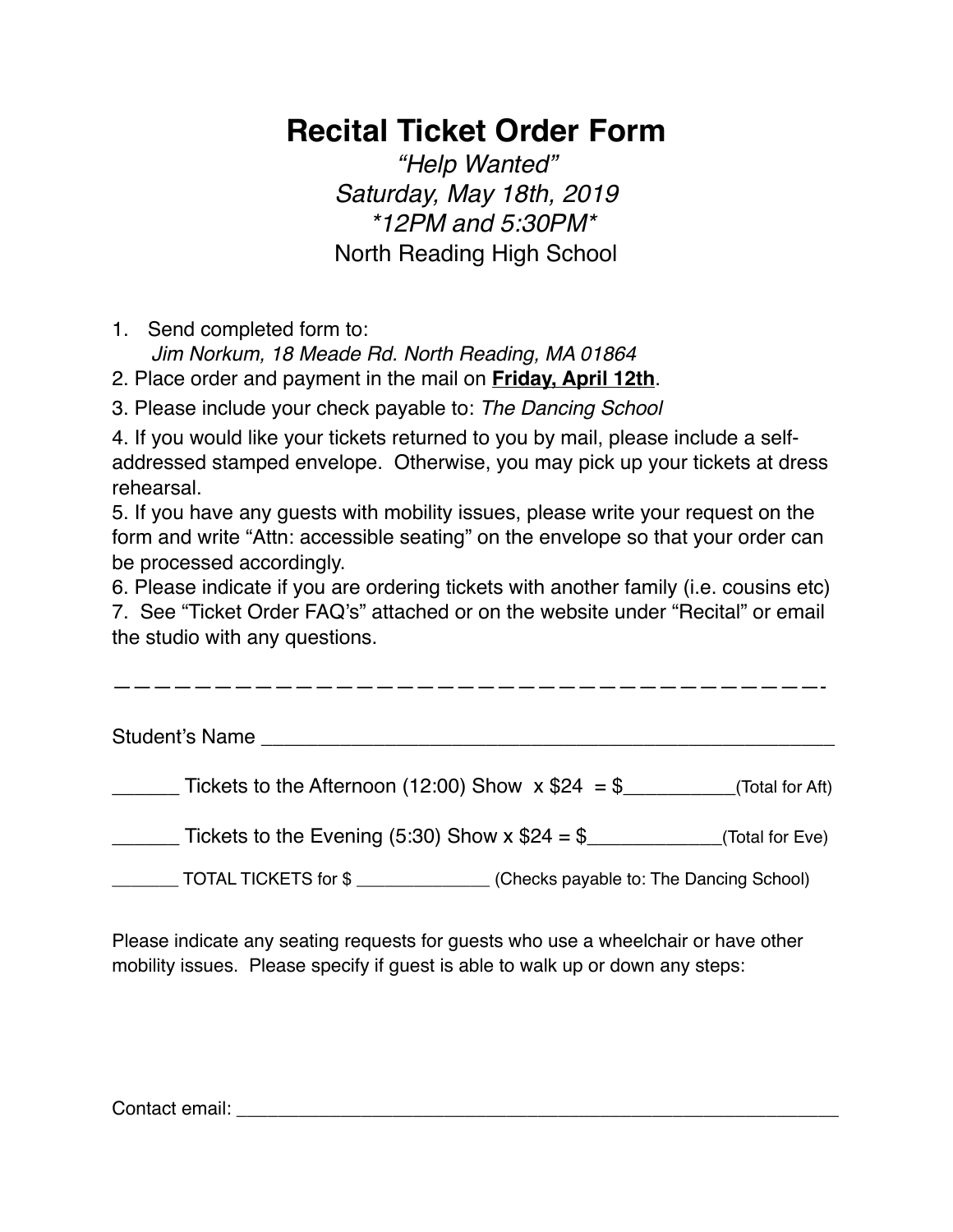## **Recital Ticket Ordering FAQ's**

#### **1.How do I order my tickets?**

Download and print the order form. Send the completed form and payment to the address listed.

#### **2.** *When do I send in my form?*

Place your order in the mail on *Friday, April 12th.*

### **3.** *How are the tickets processed?*

To keep the assigning of seats random and fair, the ticket coordinator will receive the envelopes from the mail and number them in the order they appear in the box that day.

## **4.** *I am going on vacation before the 12th. Should I mail my order earlier?*

Any orders that arrive early will be placed at the bottom of the pile of envelopes that are received on 4/13. It might be a better bet to ask a friend to mail your order for you.

#### **5.** *Does my dancer need a ticket?*

If the child is only in one Act and requires his or her own seat to watch the rest of the show, then they will need a ticket. Dancers are also welcome to remain backstage for the rest of the show. Our adult alumni and some of the teachers will be supervising the younger students.

#### **6. How do I know which show and act my child is in?**

To see which show your child is in, please refer to the original fall schedule located on our website. Under each class, next to the teacher's name there is an "A" for afternoon show and an "E" for evening. Under the "Recital" page of our website, there is also a a chart explaining which show each class is in and a complete list of the show line-up to see which half of the show each dance is in.

## **7.** *Does my infant/toddler require a ticket?*

Children under 2 years old do not need a ticket if the child will be remaining in your lap for the duration of the show.

## **8.** *Is there a limit on the number of tickets I can order?*

We can only guarantee a total of 10 tickets per family until all orders have been processed. Any ticket orders with more than 10 will be given their first 10 during their random lottery assignment. After the first week ticket orders are processed, we will fulfill any remaining ticket requests for those customers who ordered more than 10. We cannot guarantee tickets to people who send in their ticket forms after April so please do not wait to order!